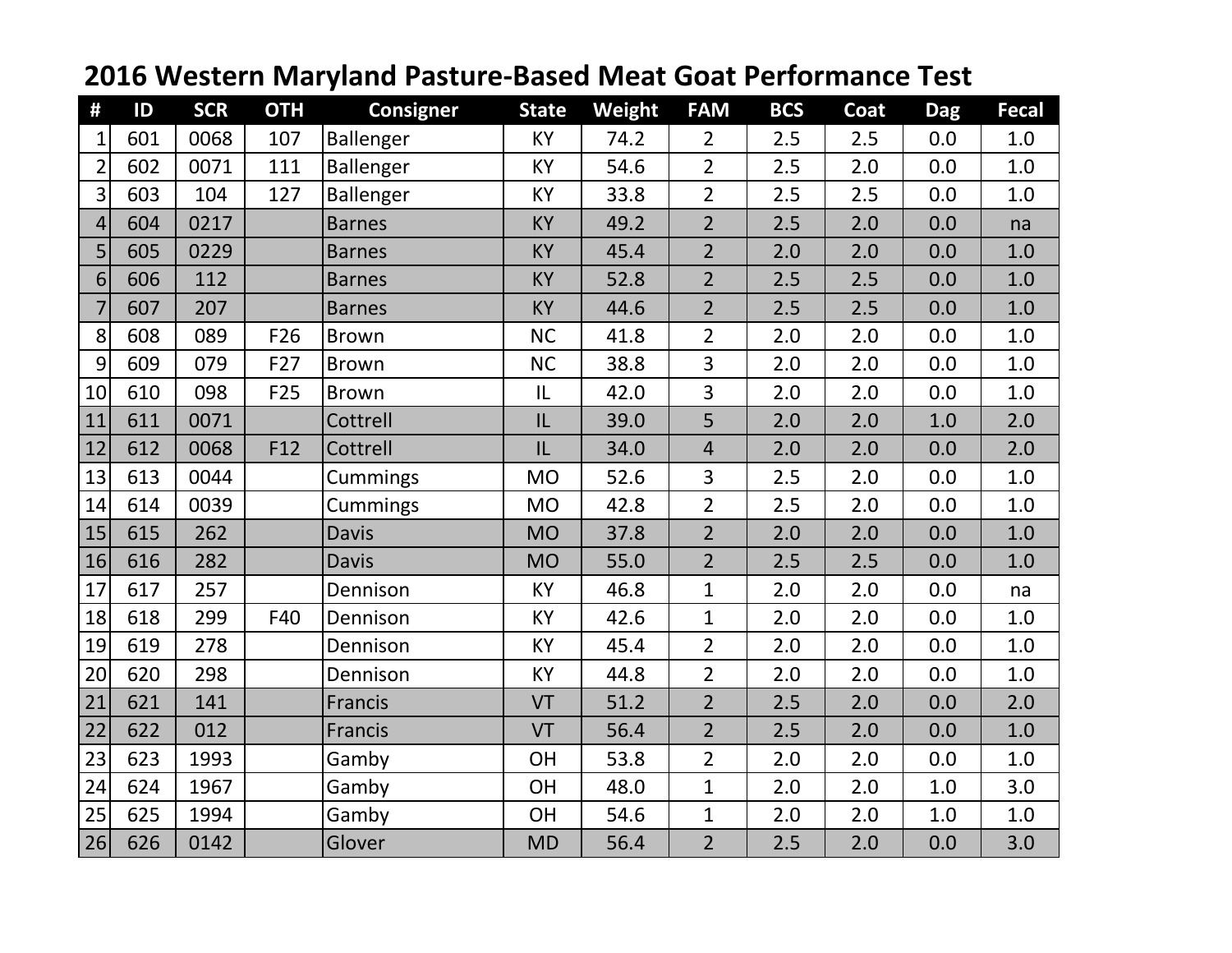| #  | ID  | <b>SCR</b> | <b>OTH</b> | <b>Consigner</b> | <b>State</b> | Weight | <b>FAM</b>     | <b>BCS</b> | Coat | <b>Dag</b> | Fecal   |
|----|-----|------------|------------|------------------|--------------|--------|----------------|------------|------|------------|---------|
| 27 | 627 | 0143       |            | Glover           | <b>MD</b>    | 54.4   | $\overline{2}$ | 2.5        | 2.5  | 0.0        | 1.0     |
| 28 | 628 | 0144       |            | Glover           | <b>MD</b>    | 48.2   | $\overline{2}$ | 2.5        | 2.0  | 0.0        | 1.0     |
| 29 | 629 | 0141       |            | Glover           | <b>MD</b>    | 79.2   | $\mathbf{1}$   | 3.0        | 2.5  | 0.0        | 2.0     |
| 30 | 630 | 0146       |            | Glover           | <b>MD</b>    | 47.8   | 3              | 2.5        | 2.5  | 0.0        | 1.0     |
| 31 | 631 |            | 931        | Guffey           | <b>MO</b>    | 64.2   | 3              | 2.0        | 2.0  | 0.0        | 1.0     |
| 32 | 632 |            | 917        | Guffey           | <b>MO</b>    | 55.8   | $\mathbf{1}$   | 2.5        | 2.0  | 0.0        | 1.0     |
| 33 | 633 |            | 936        | Guffey           | <b>MO</b>    | 54.0   | $\mathbf{1}$   | 2.0        | 2.0  | 0.0        | 1.0     |
| 34 | 634 | 050        |            | Jarrett          | <b>TN</b>    | 38.4   | $\overline{2}$ | 2.0        | 2.0  | 0.0        | 1.0     |
| 35 | 635 | 0008       |            | Wilson           | AL           | 42.8   | $\overline{2}$ | 2.5        | 2.0  | 0.0        | 1.0     |
| 36 | 636 | 620        |            | Larr             | IN           | 51.8   | $\overline{2}$ | 2.5        | 2.0  | 0.0        | $1.0\,$ |
| 37 | 637 | 630        |            | Larr             | IN           | 48.8   | $\mathbf{1}$   | 2.5        | 2.0  | 0.0        | 1.0     |
| 38 | 638 | 618        |            | Larr             | IN           | 44.0   | $\overline{2}$ | 2.5        | 2.0  | 0.0        | 1.0     |
| 39 | 639 | 726        |            | Loos             | IL           | 59.0   | $\mathbf{1}$   | 2.5        | 2.5  | 0.0        | 1.0     |
| 40 | 640 | 721        |            | Loos             | IL           | 57.2   | $\mathbf{1}$   | 2.3        | 2.0  | 0.0        | 1.0     |
| 41 | 641 | 720        |            | Loos             | IL           | 56.6   | $\mathbf{1}$   | 2.5        | 2.0  | 0.0        | 1.0     |
| 42 | 642 | 016        |            | Loyd             | <b>NC</b>    | 66.4   | $\mathbf{1}$   | 2.5        | 2.0  | 0.0        | 1.0     |
| 43 | 643 | 023        |            | Loyd             | <b>NC</b>    | 48.4   | $\overline{2}$ | 2.0        | 2.0  | 0.0        | 1.0     |
| 44 | 644 | R083       |            | Maynard/Dishman  | <b>TN</b>    | 44.4   | $\overline{2}$ | 2.0        | 2.0  | 1.0        | 2.0     |
| 45 | 645 | R049       |            | Maynard/Dishman  | <b>TN</b>    | 44.0   | $\overline{2}$ | 2.0        | 2.5  | 0.0        | 2.0     |
| 46 | 646 | 113        |            | <b>Mulhall</b>   | <b>KY</b>    | 51.6   | $\mathbf{1}$   | 2.0        | 2.0  | 0.0        | na      |
| 47 | 647 | 117        |            | <b>Mulhall</b>   | <b>KY</b>    | 49.4   | $\mathbf{1}$   | 2.3        | 2.0  | 0.0        | na      |
| 48 | 648 | 3747       | F107       | Murphy           | NJ           | 68.6   | $\mathbf{1}$   | 2.0        | 2.0  | 0.0        | $1.0\,$ |
| 49 | 649 | 4047       | F134       | Murphy           | NJ           | 61.6   | $\mathbf{1}$   | 2.5        | 2.0  | 0.0        | 1.0     |
| 50 | 650 | F200       |            | Murphy           | NJ           | 75.6   | $\mathbf{1}$   | 2.5        | 2.0  | 0.0        | 1.0     |
| 51 | 651 | F167       |            | Murphy           | NJ           | 53.2   | $\mathbf{1}$   | 2.0        | 2.0  | 0.0        | 1.0     |
| 52 | 652 | 1623       |            | Nelson           | <b>MD</b>    | 43.4   | $\mathbf{1}$   | 2.0        | 2.0  | 0.0        | 1.0     |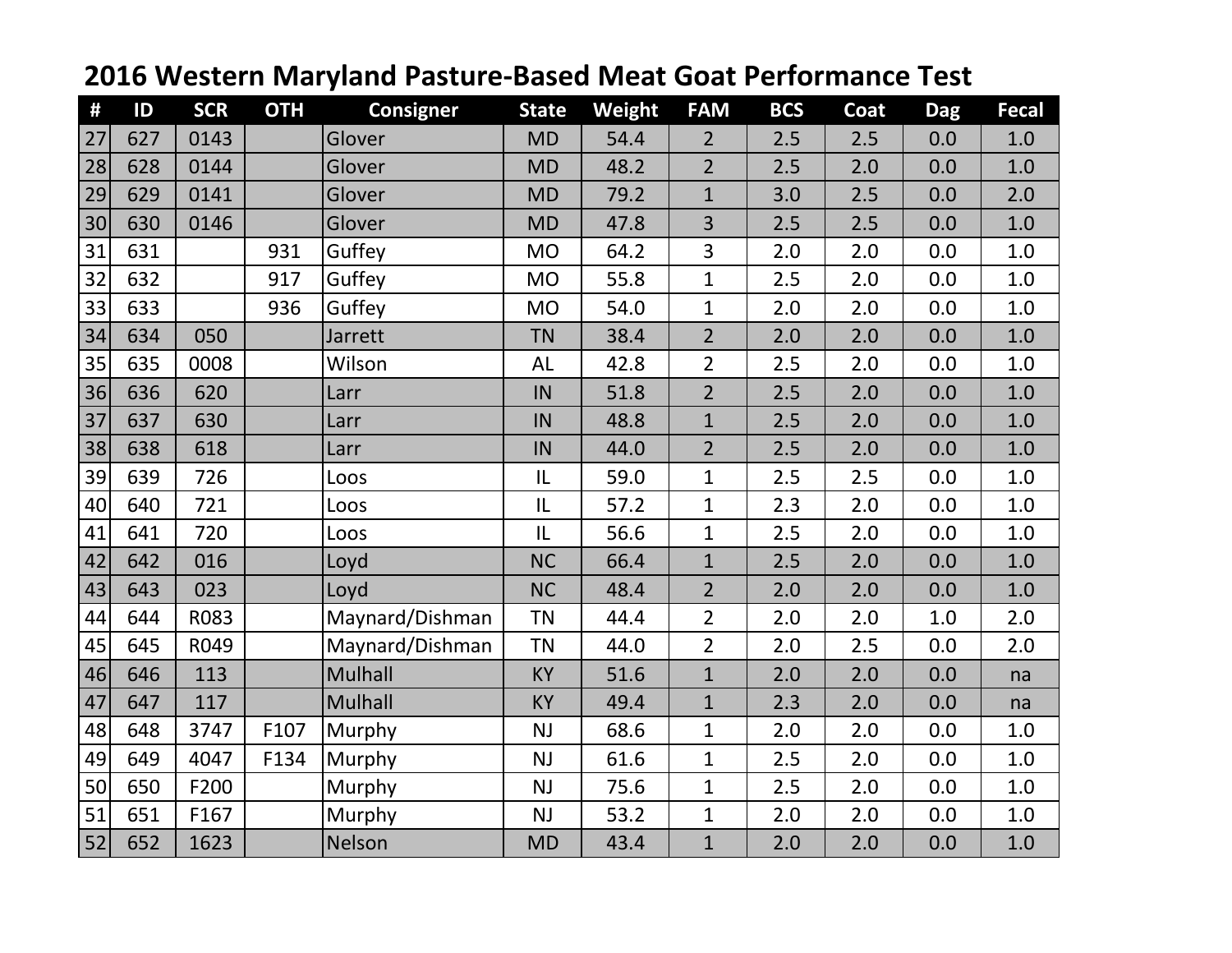| #  | ID  | <b>SCR</b> | <b>OTH</b> | <b>Consigner</b> | <b>State</b> | Weight | <b>FAM</b>     | <b>BCS</b> | Coat | <b>Dag</b> | <b>Fecal</b> |
|----|-----|------------|------------|------------------|--------------|--------|----------------|------------|------|------------|--------------|
| 53 | 653 | 1604       |            | Nelson           | <b>MD</b>    | 41.2   | $\mathbf{1}$   | 2.0        | 2.0  | 0.0        | 1.0          |
| 54 | 654 | 1610       |            | <b>Nelson</b>    | <b>MD</b>    | 46.8   | $\overline{2}$ | 2.0        | 2.0  | 0.0        | 1.0          |
| 55 | 655 |            | 0441       | Patrick          | GA/KY        | 50.2   | $\overline{3}$ | 2.0        | 2.0  | 0.0        | 1.0          |
| 56 | 656 |            | 0470       | Patrick          | GA/KY        | 57.8   | $\overline{2}$ | 2.0        | 2.0  | 0.0        | 1.0          |
| 57 | 657 |            | 0450       | Patrick          | GA/KY        | 53.7   | $\overline{2}$ | 2.5        | 2.5  | 0.0        | 1.0          |
| 58 | 658 | 1001       |            | Payne            | OK           | 42.0   | $\overline{2}$ | 2.0        | 2.0  | 0.0        | 1.0          |
| 59 | 659 | 1070       |            | Payne            | <b>OK</b>    | 38.1   | $\overline{2}$ | 2.0        | 2.0  | 0.0        | 1.0          |
| 60 | 660 | 1244       |            | Payne            | OK           | 42.0   | $\mathbf{1}$   | 2.0        | 2.0  | 0.0        | 1.0          |
| 61 | 661 | 1611       |            | Peters           | <b>NC</b>    | 42.8   | $\mathbf{1}$   | 2.0        | 2.0  | 0.0        | na           |
| 62 | 662 | 1639       |            | Peters           | <b>NC</b>    | 52.2   | $\mathbf{1}$   | 2.0        | 2.0  | 0.0        | 1.0          |
| 63 | 663 | 1609       |            | Peters           | <b>NC</b>    | 42.8   | $\overline{2}$ | 2.0        | 2.0  | 0.0        | 1.0          |
| 64 | 664 | 1603       |            | Peters           | <b>NC</b>    | 47.6   | $\mathbf{1}$   | 2.0        | 2.0  | 0.0        | 1.0          |
| 65 | 665 | 1649       |            | Pinneo           | <b>KS</b>    | 57.6   | $\mathbf{1}$   | 2.0        | 2.0  | 0.0        | 1.0          |
| 66 | 666 | 1779       |            | Pinneo           | KS           | 43.0   | $\mathbf{1}$   | 2.0        | 2.0  | 0.0        | 1.0          |
| 67 | 667 | 1723       |            | Pinneo           | <b>KS</b>    | 54.2   | $\mathbf{1}$   | 2.5        | 2.0  | 0.0        | 1.0          |
| 68 | 668 | 0027       |            | Pritchett        | AL           | 42.2   | $\mathbf{1}$   | 2.0        | 2.0  | 0.0        | 1.0          |
| 69 | 669 | 0026       |            | Pritchett        | AL           | 47.6   | $\overline{2}$ | 2.0        | 2.0  | 0.0        | 1.0          |
| 70 | 670 | 0007       |            | Purich           | VT           | 39.8   | 3              | 2.5        | 2.0  | 0.0        | 1.0          |
| 71 | 671 | 0008       |            | Purch            | VT           | 33.6   | $\mathbf{1}$   | 2.0        | 2.0  | 0.0        | 1.0          |
| 72 | 672 | 1251       |            | Renick           | <b>WV</b>    | 40.0   | $\overline{2}$ | 2.0        | 2.0  | 0.0        | 1.0          |
| 73 | 673 | 1040       |            | Renick           | <b>WV</b>    | 35.2   | $\overline{2}$ | 2.0        | 2.0  | 0.0        | 1.0          |
| 74 | 675 | 112        |            | Sharp            | <b>KY</b>    | 38.0   | $\overline{2}$ | 2.0        | 2.0  | 0.0        | 1.0          |
| 75 | 676 | 113        | 015        | Sharp            | <b>KY</b>    | 36.2   | $\overline{4}$ | 2.0        | 2.5  | 0.0        | 1.0          |
| 76 | 677 | 112        |            | Slavens          | KS           | 39.8   | $\overline{2}$ | 2.0        | 2.0  | 0.0        | 1.0          |
| 77 | 678 | 117        | F80        | Slavens          | <b>KS</b>    | 43.4   | $\mathbf{1}$   | 2.5        | 2.0  | 0.0        | 1.0          |
| 78 | 679 | 118        |            | Slavens          | KS           | 39.4   | $\overline{2}$ | 2.0        | 2.0  | 0.0        | 1.0          |